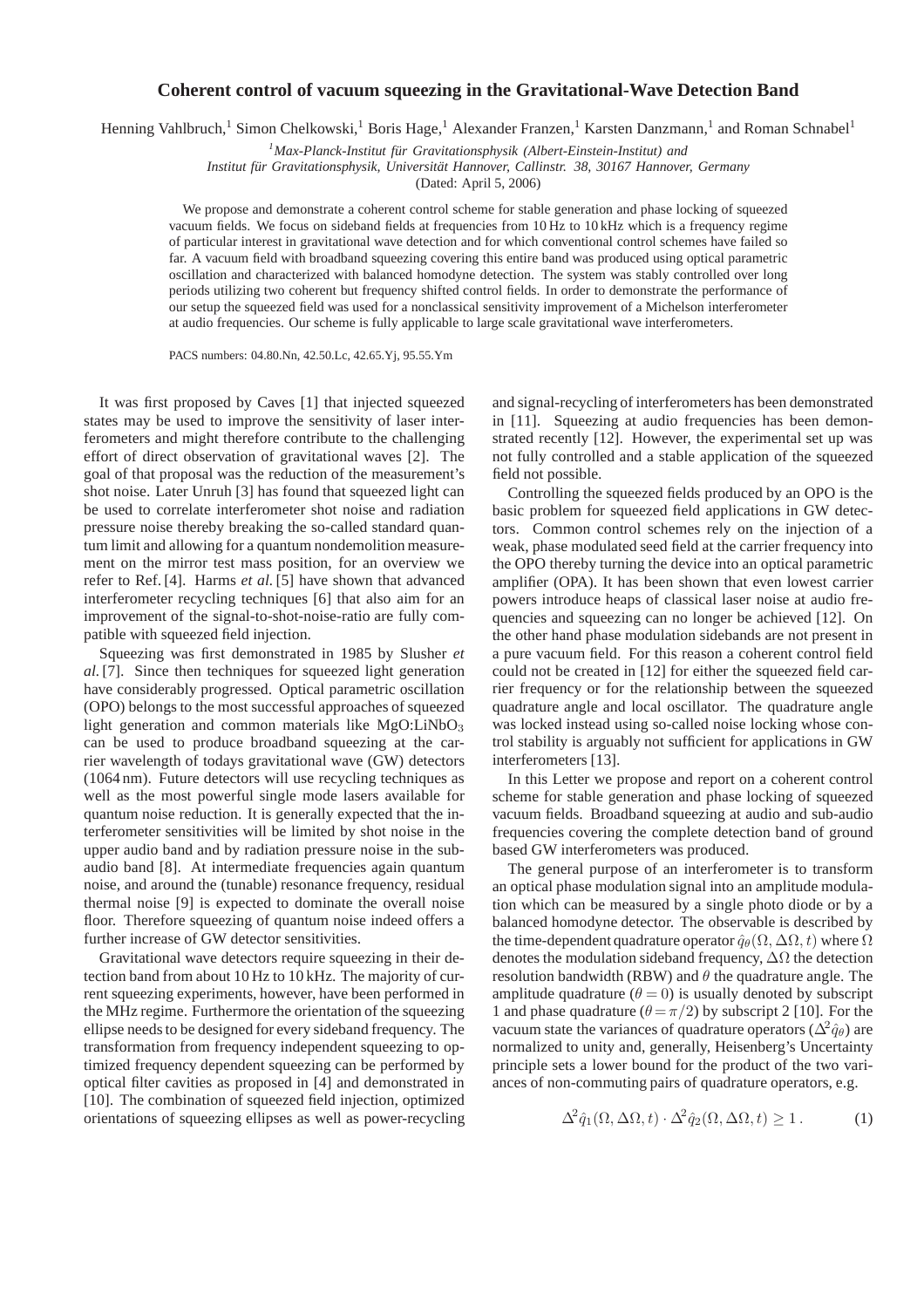

FIG. 1: (Color online) Left: Schematic of the experiment. Generation and full coherent control of a broadband squeezed vacuum field at 1064 nm was achieved utilizing two independent but phase locked laser sources. Laser 1 provided the main carrier frequency of homodyning local oscillator and Michelson interferometer  $(\omega_0)$ . It also provided a frequency shifted control field utilizing an acousto-optical modulator (AOM) and the optical parametric oscillator (OPO) pump field after second harmonic generation (SHG). Laser 2 provided another frequency shifted control field. The setup enabled fully controlled characterization of the squeezed field and demonstration of a non-classical Michelson interferometer with long term stability. PBS: polarizing beamsplitter; DC: dichroic mirror; LO: local oscillator, PD: photo diode; EOM: electro-optical modulator, **...** piezo-electric transducer. Right: Complex optical field amplitudes at three different locations in the experiment.

If an ideal phase-sensitive amplifier such as a loss-less OPO acts on the vacuum state the equality still holds but one quadrature variance is squeezed. For a nonclassical improvement of an interferometer's signal-to-noise-ratio the angle of the squeezed quadrature then needs to be aligned to the modulation signal of interest. In realistic situations the degree of squeezing is decreased by optical losses thereby mixing the squeezed state with a vacuum, as well as by noisy classical modulaton fields that beat with the same local oscillator, and also by acousto-mechanical disturbances during the squeezed field generation and during its measurement [12].

Noisy modulation fields from the laser source can be completely removed if the squeezed light source is just seeded by a pure vacuum field. To prevent any contamination of the squeezed field, an appropriate control scheme may solely use some additional fields that do not interfere with the squeezed mode. If nevertheless such control fields are coherent with the squeezed mode full control capability is possible. The length of the OPO might be controlled by using phase modulation sidebands on a different spatial mode or polarization mode. In the experiment presented here, we used the latter. Due to the birefringence of the nonlinear crystal an orthogonally polarized field needs to be frequency shifted to provide simultaneous OPO cavity resonance. However, control of the quadrature angle in respect to a homodyning local oscillator or an interferometer is more challenging. Here we propose to use another control field that does sense the OPO nonlinearity but is frequency detuned against the vacuum squeezed mode. When coupled into the OPO the parametric gain  $q$  turns the single sideband field into the following field with amplified and de-amplified quadratures, respectively:

$$
E(t) \approx e^{-i\omega_0 t} \alpha_\Omega \left( \sqrt{g} \cos(\Omega t) + \frac{i}{\sqrt{g}} \sin(\Omega t) \right) + c.c. , (2)
$$

where  $\alpha_{\Omega}$  is the complex amplitude of the single sideband field with carrier detuning  $\Omega$  and with phase set to zero. When  $E(t)$  is directly detected with a photo diode and demodulated at  $2\Omega$  an error signal for the quadrature angle can be produced that allows coherent locking of the second harmonic pump field with respect to the control field. Furthermore, when  $E(t)$ is overlapped with a local oscillator at carrier frequency  $\omega_0$ and the photo current is demodulated at  $\Omega$  another error signal can be derived to lock the control field to the local oscillator thereby locking the squeezed vacuum field to the local oscillator.

A schematic of the experiment is shown in Fig. 1. The main laser source (laser 1) was a monolithic non-planar Nd:YAG ring laser of 2 W single mode output power at 1064 nm. Approximately 1.4 W was used to pump a second harmonic generation (SHG) cavity. The design of the SHG cavity was similar to the one of the OPO cavity described below but with an outcoupling mirror reflectivity of R=92%. A more detailed description of our SHG can be found in [10]. About 60 mW of the second harmonic field was effectively used to pump the squeezed light source. The OPO was an hemilithic optical resonator consisting of a 7% doped  $MgO:LiNbO<sub>3</sub>$  crystal and an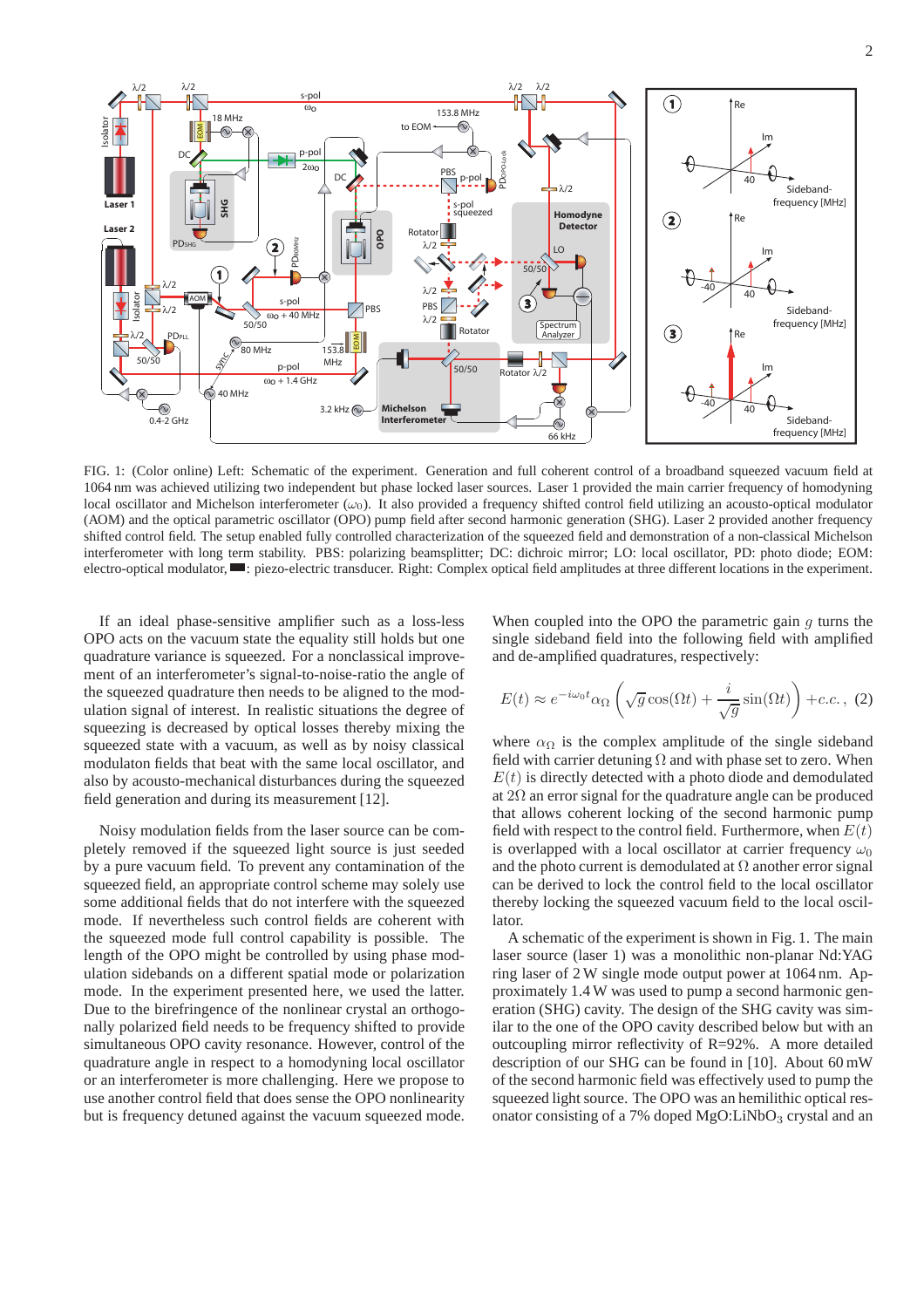

FIG. 2: (color online). Measured quantum noise spectra. Left: Shot noise for three different local oscillator (LO) powers, (a)  $88\mu$ W, (c)  $176\mu$ W, and (d)  $44\mu$ W. Right: (a) Shot noise and (b) squeezed noise with  $88\mu$ W LO power. All traces are pieced together from five FFT frequency windows: 10 Hz-50 Hz, 50 Hz-200 Hz, 200 Hz-800 Hz, 800 Hz-3.2 kHz, and 3.2 kHz-10 kHz. Each point is the averaged rms value of 100, 100, 400, 400 and 800 measurements in the respective ranges. The RBWs of the five windows were 250 mHz, 1 Hz, 2 Hz, 4 Hz and 16 Hz, respectively.

piezo mounted output coupler. The power reflectivity of the coupling mirror was 95.6% at 1064 nm and 20% at 532 nm. The curved back surface of the crystal had a high reflection coating (R=99.96%) for both wavelengths. The cavity's free spectral range was 3.8 GHz. Orientation of the nonlinear crystal was such that s-polarized fields could sense parametric gain. For OPO length control we used a phasemodulated p-polarized field which was supplied by another monolithic non-planar Nd:YAG ring laser (laser 2). We determined a frequency shift of about 1.4 GHz between the two polarization modes for simultaneous resonance inside the OPO. The frequency offset was controlled via a high bandwidth phase locking loop. The p-polarized locking field was injected through the crystal's back surface and spatially separated from the spolarized squeezed vacuum with a polarizing beam splitter (PBS) behind the OPO. An error signal for the OPO cavity length could be generated by demodulation of the detected p-polarized beam at a sideband frequency of 153.8 MHz without introducing any significant loss on the squeezed field. We measured the loss to be less than 0.1% given by the PBS's power reflectivity for s-polarized light of 99.9%. We point out



FIG. 3: (color online). Squeezed quantum noise plottet relatively to the shot-noise level. Nonclassical noise suppression of about 4 dB with an almost white spectrum is demonstrated. The measurement corresponds to Fig. 2 (right).

that the p-polarized control field did also not add any significant noise to the squeezed mode given the low residual power contribution after the PBS and the high frequency offset.

Phase control with respect to a bright local oscillator at the fundamental frequency  $\omega_0$  is required for both characterization and application of audio-band squeezd vacuum fields. Following our proposal described above we utilized another coherent but frequency shifted control field. Detuned by 40 MHz with respect to the main carrier frequency ( $\omega_0$ , laser 1) by an acousto-optical-modulator (AOM) this s-polarized infra-red field (440  $\mu$ W) was also injected into the OPO cavity where it was amplified and deamplified twice within one period of the 40 MHz beat frequency. This mechanism derived an error signal for controlling the phase relation between the 40 MHz control field and the green pump. The error signal could be obtained by detecting the control field back-reflected from the OPO and demodulating the photo current at twice the beat frequency (80 MHz) as illustrated in the sideband scheme in Fig. 1. By feeding back the error signal to an PZT-mounted mirror in the path of the green pump field stable phase control was realized.

A separate locking loop was required to control the phase between the squeezed vacuum field, given by the phase of the green pump, and the local oscillator. The appropriate error signal was derived at the homodyne detector, described in [10]. By taking the difference of both homodyne photo-diodes a demodulation at a frequency of 40 MHz provides an error signal which again was fed back into a phaseshifting PZTmounted mirror. Generated and detected fields for three locations of the experiment are shown in the box in Fig. 1.

Observation and characterization of squeezed fields at audio frequencies is usually performed with balanced homodyne detection as it is done in the MHz regime. However, at low frequencies measurement time increases and stable control of all the field's degrees of freedom is essential. In addition homodyne detection at audio frequencies requires a much greater classical noise suppression. Fig. 2 (left) verifies that our detector was indeed quantum noise limited over the full spectrum from 10 Hz to 10 kHz. For these measurements the (squeezed) signal input in Fig. 1 was blocked. A change of local oscilla-